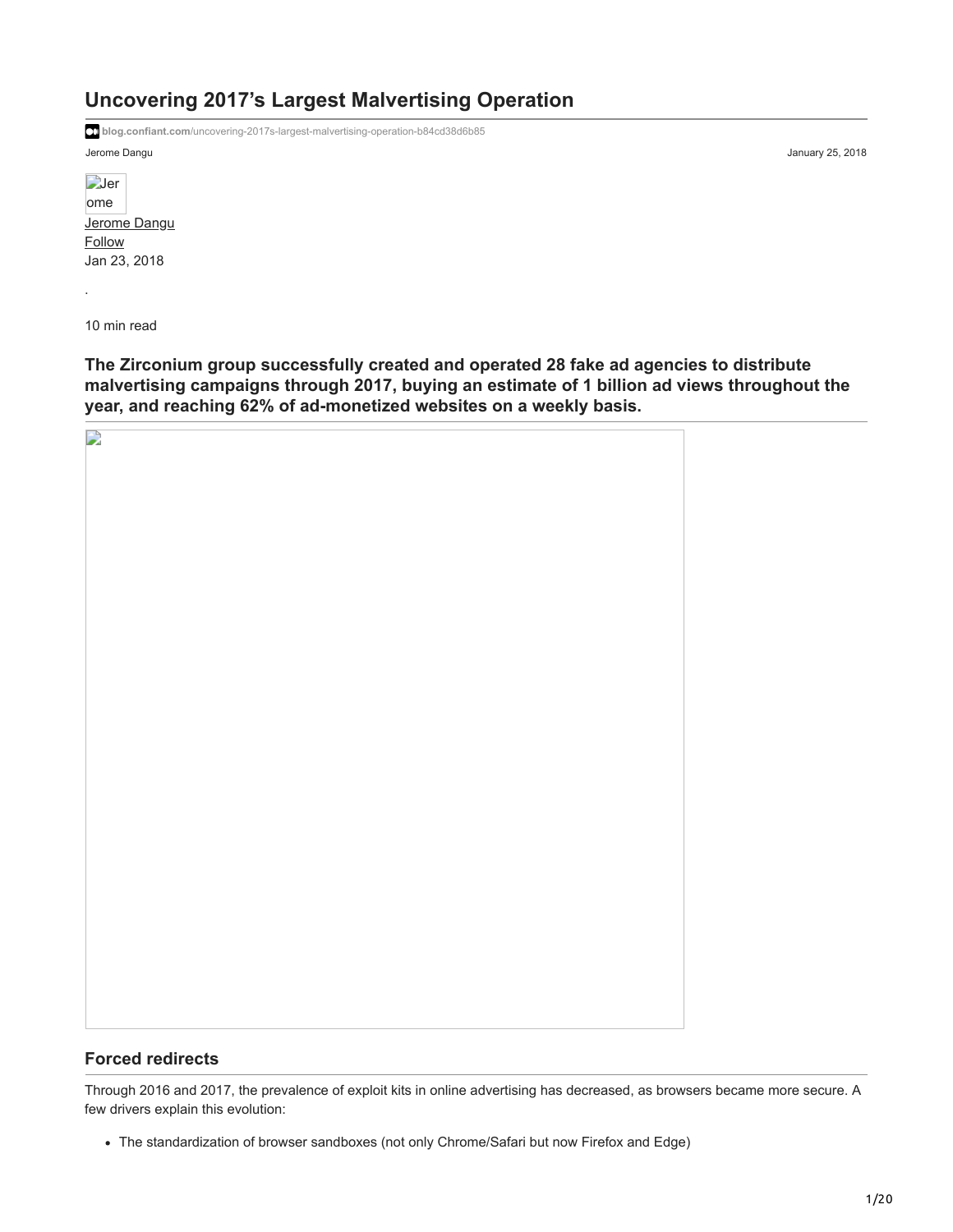- The decline of Adobe Flash as a vector for exploit kits, accelerated by the ban of Flash ads in Google Chrome from September 2015
- The high profile demise of Angler Exploit Kit in June 2016
- The rise of exploit detection and sophisticated telemetry that uncovers attacks in spite of evasion

As a consequence, many malvertising campaigns moved to "forced redirects" as the second best attack vector. A forced redirect is when a person is surfing the web on a computer or mobile device and through no action of their own gets redirected to a different website. Usually the website they are redirected to is a vehicle for some form of affiliate fraud or malware.

Although forced redirects require social engineering (tricking users into falling for a scam or infecting their computer), they can durably stay under the radar by avoiding to trigger in situations that may correspond to security investigations.

#### **Execution and chain of redirection**

P

*Fig. 1: Redirection flow*

Beginads was only briefly used to establish relationships with ad platforms as a fake ad agency. Confiant observed it as a standalone ad server in March 2017, but it later became the domain that acts as the TDS (Traffic Direction System) on behalf of all the campaigns running on all the fake agencies' ad servers.

Zirconium established a well thought-out organization to maximize both Supply (user traffic) and Demand (landing pages).

Supply is brought in by the fake agencies, establishing relationships with legitimate ad platforms, and buying traffic. Having multiple relationships makes the operation more robust (in case an agency gets caught) and stealthier — as each agency poses as a long-tail small business agency and buys small amounts at a time.

Aggregating Demand is the other key component to Zirconium's business model. Confiant established that Zirconium does not operate these landing pages on their own. Instead, they resell the traffic to affiliate marketing platforms.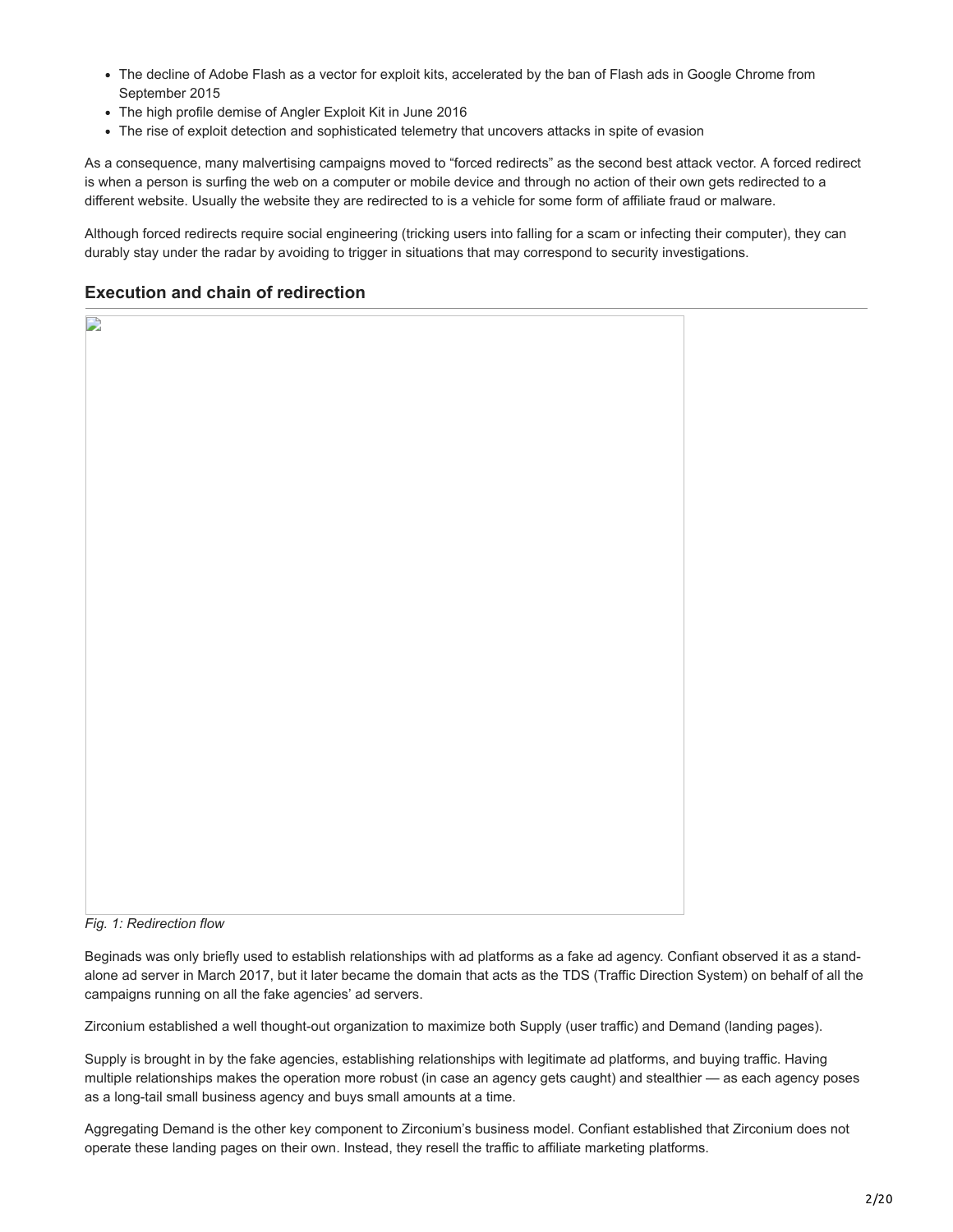Maintaining those relationships at the agency level would have been cumbersome and inefficient. Beginads.com became the central gateway to manage the demand. Just like a legitimate advertising operation, this requires constant optimization and testing to yield the most revenue. Beginads.com became the centralized place were Zirconium could rationalize its revenue.

#### **MyAdsBro, the not-fake ad network by Zirconium**

D

Confiant found yet another level of redirection between Beginads / Horizon-media and the affiliate networks, going by the name "MyAdsBro" and operated by Zirconium.

Essentially, Zirconium's own campaigns run via MyAdsBro but anyone can also push traffic to it and leave a revenue commission to them. MyAdsBro claims to pay out in crypto-currencies.

Going as far as to build a black-hat affiliate network shows the level of sophistication that they reached in their operations.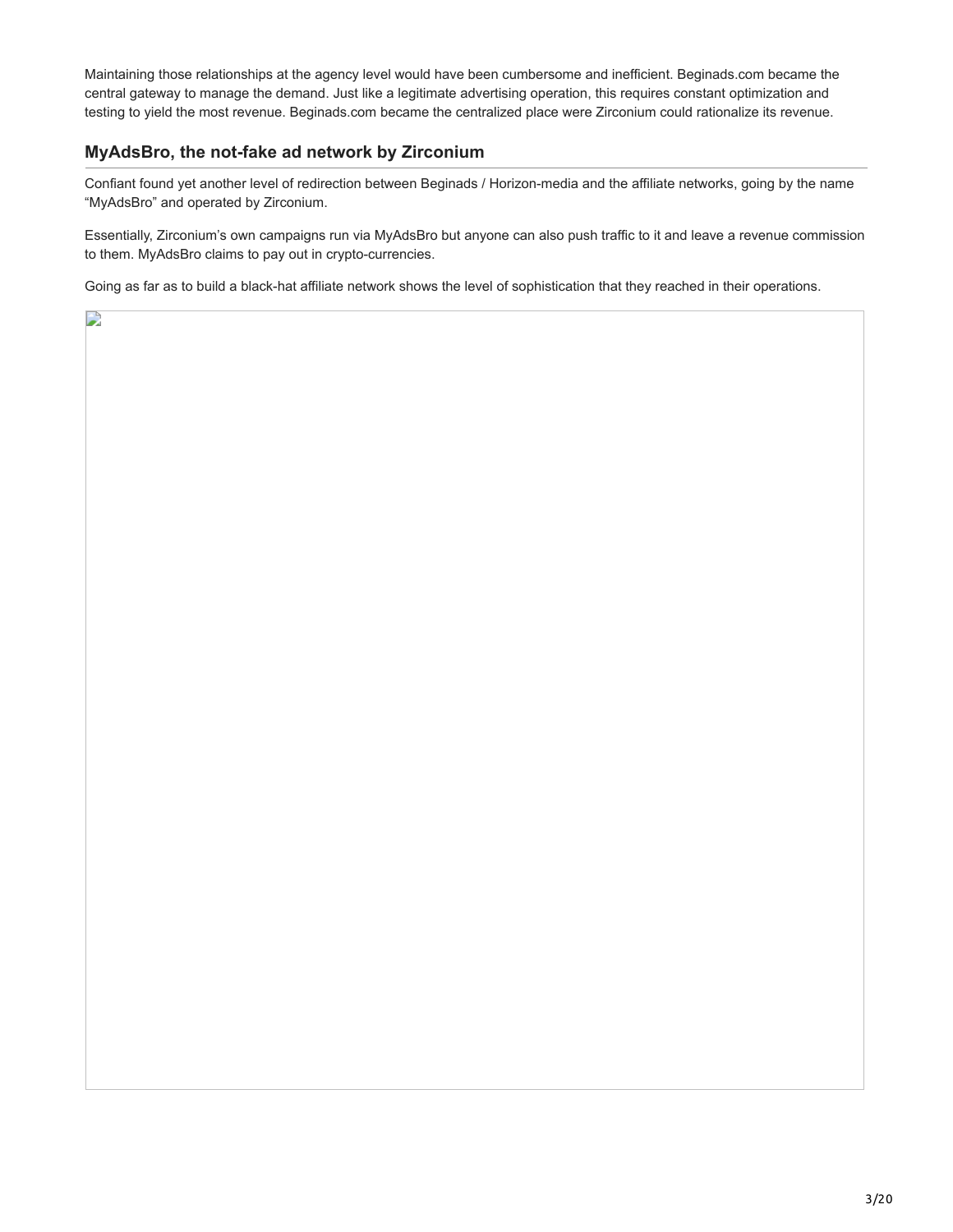*Fig. 1: MyAdsBro home page (left) and customer web panel (right)*

## **Payloads**

P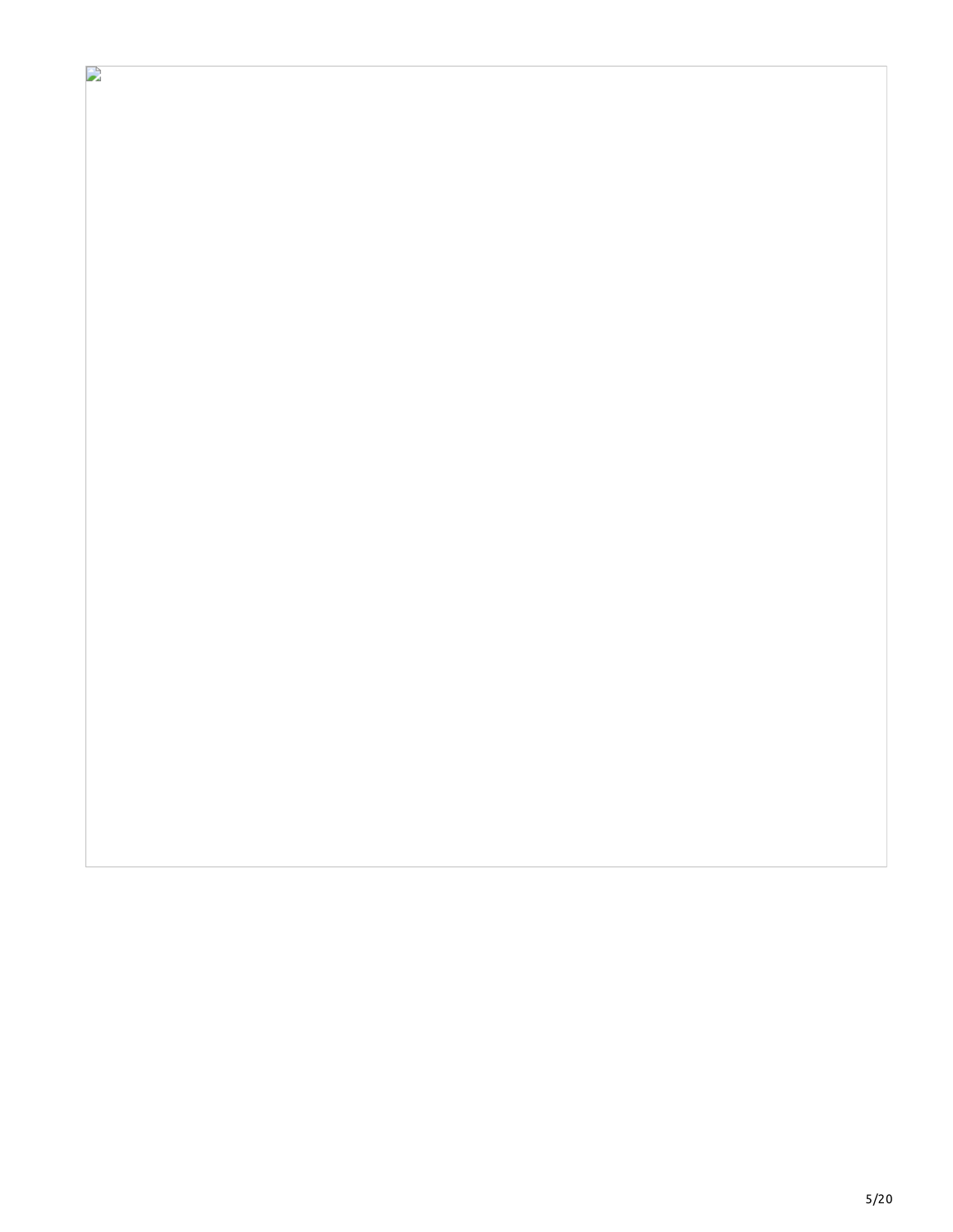*Fig. 2: Typical Fake flash update, as pushed by Zirconium on Mac (left) and Windows (right).*

 $\mathbf{r}$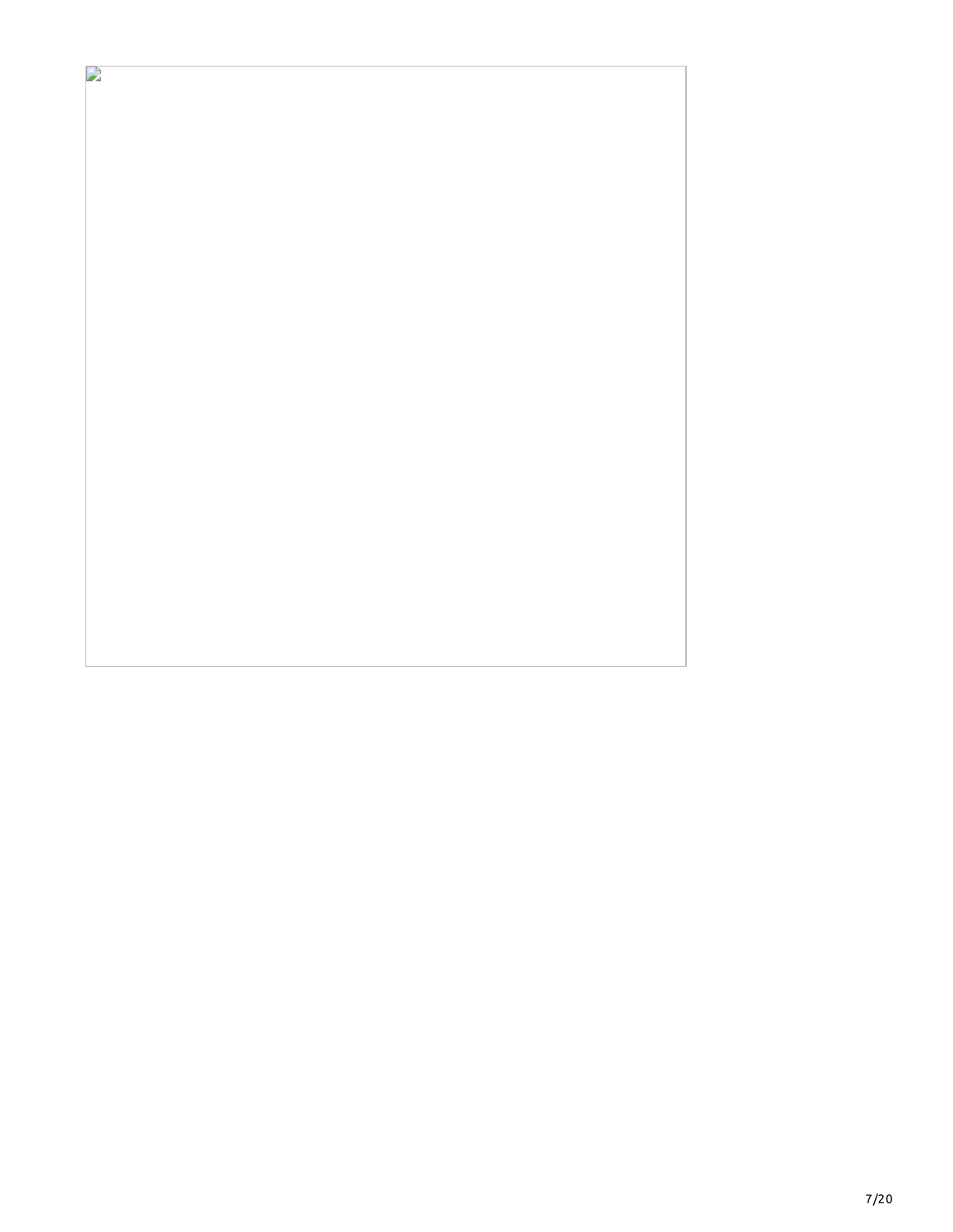*Fig. 3: Fake Antivirus on Mac*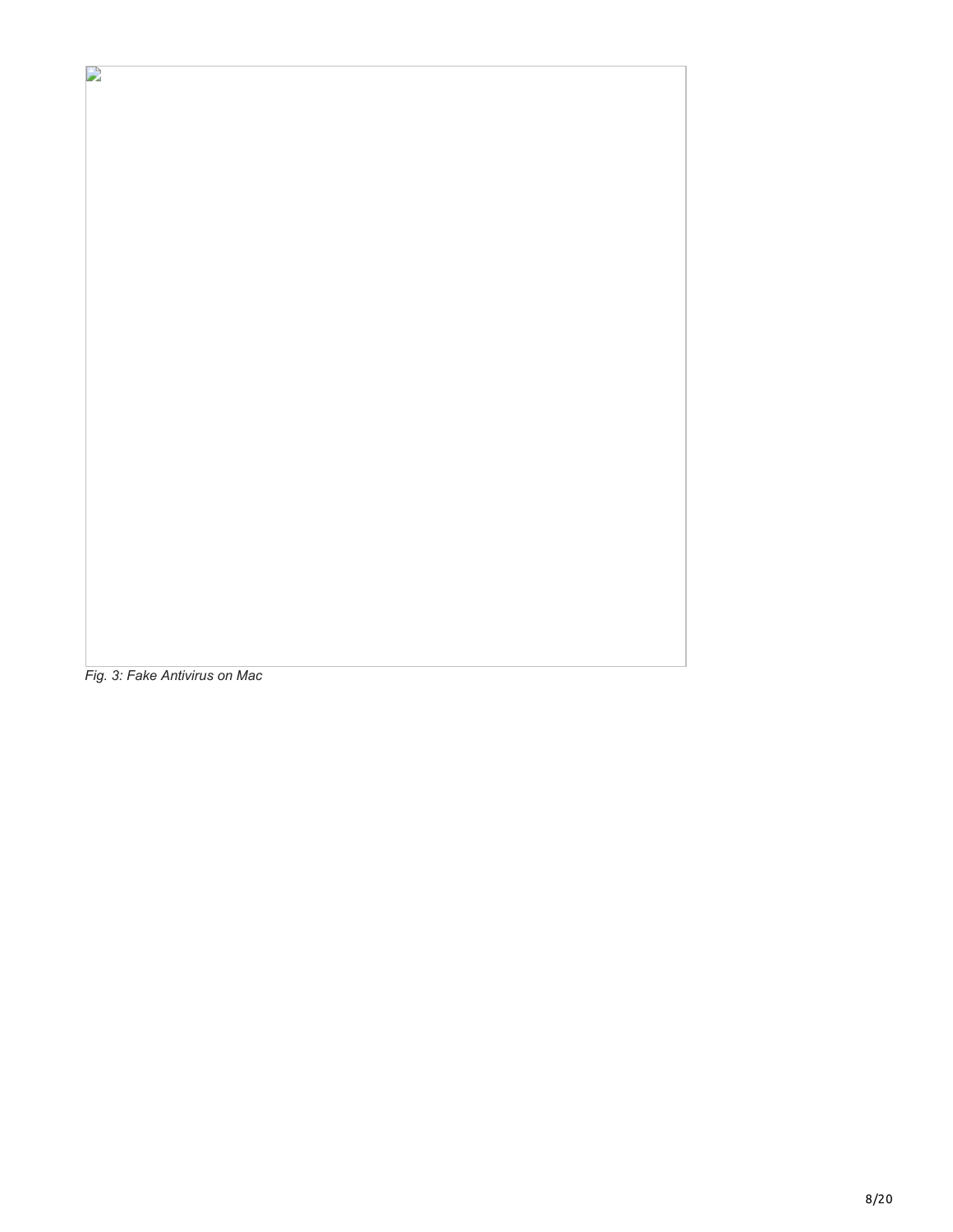*Fig.4: Tech support scam, as pushed by Zirconium. Note the now-classic .*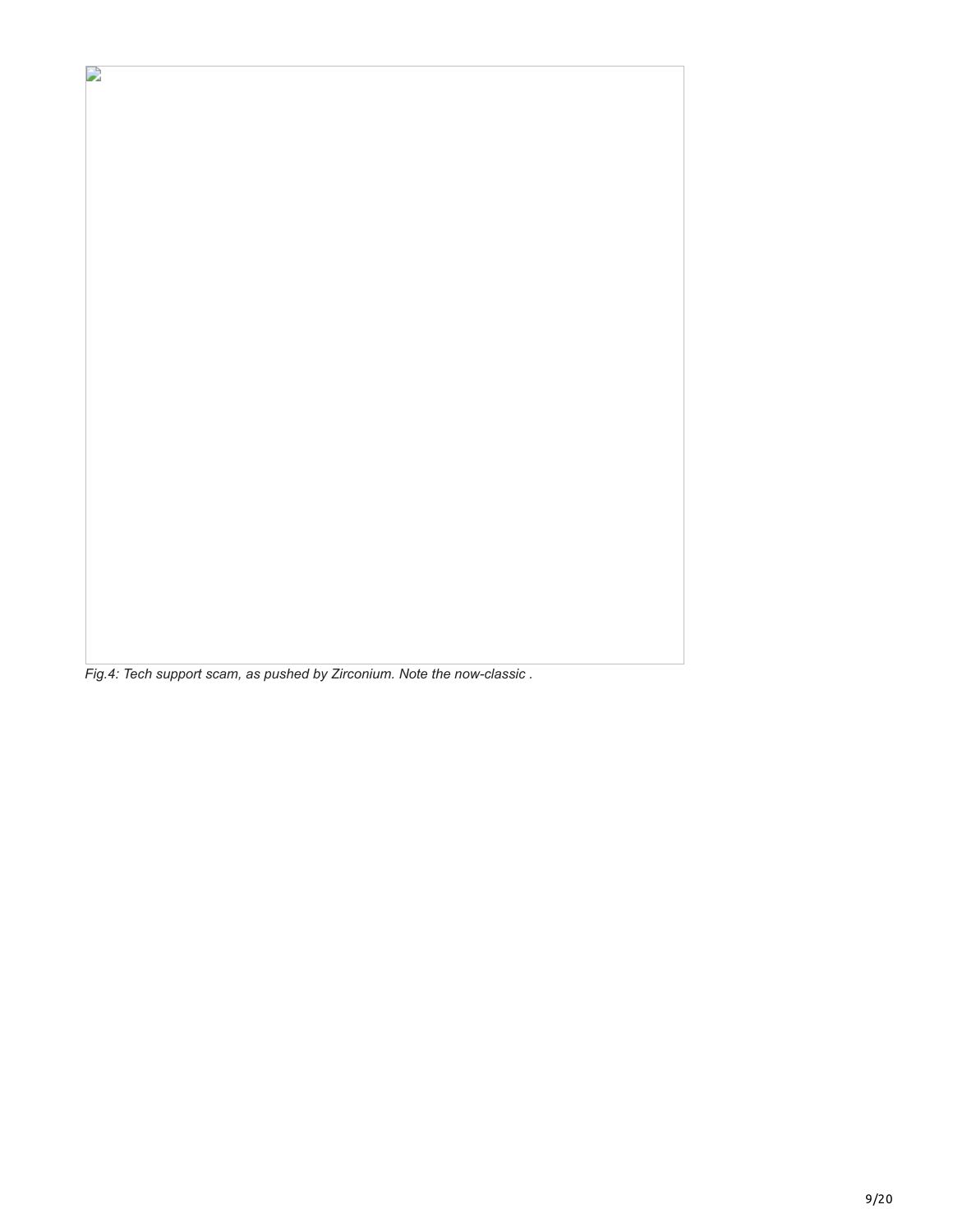

*Fig. 5: Another scareware tech support scam via Zirconium's "beginads" TDS*

Previous [research](https://executemalware.com/?p=432) by [@ExecuteMalware](https://twitter.com/ExecuteMalware) identified Zirconium's *PlaiMedia* serving landing pages operated by the Kovter Group. Another large malvertising operation, Kovter has embraced social engineering schemes in recent years. [Edit Jan 24] After review and feedback from Kaffeine at ProofPoint, there is no evidence that ties Zirconium to Kovter.

## **ROI and Evasion**

Just like any other business, malvertising is driven by return on investment. But crucially, it needs to operate behind sophisticated evasion techniques. This means that only a small portion of the acquired traffic actually delivers a payload. Using Confiant's telemetry, we estimate the group served in the order of 1 billion ad impressions through 2017.

Starting in October, the group became more aggressive at optimizing for ROI, at the risk of more overtly showing suspicious activity, by using "fingerprinting". Fingerprinting is the process of gathering data on the browser/device to target a subset of the audience. The goal is to evade detection, and this is typically done from within the browser in JavaScript. Attackers decrease their chances of delivering their payload to security scanners, which means they can trigger their payload more often and increase their ROI. This is a risky endeavor because this javascript is visible to anyone paying attention.

## **Fingerprinting**

Fingerprinting is a client-side mechanism (javascript) used by attackers to forge a signature of the browser / device, focusing on minute differences between a realistic user environment and a researcher / scanner / bot environment.

Alternatively, server-side mechanisms are more evasive because they cannot be inspected by a security researcher, unless they actually trigger. Such mechanisms include detecting the type of connectivity used by the user, by looking up the "ASN" from the browser client's IP. Datacenter IPs are commonly used in ad scanners and attackers will ensure that absolutely no payload triggers under a datacenter IP.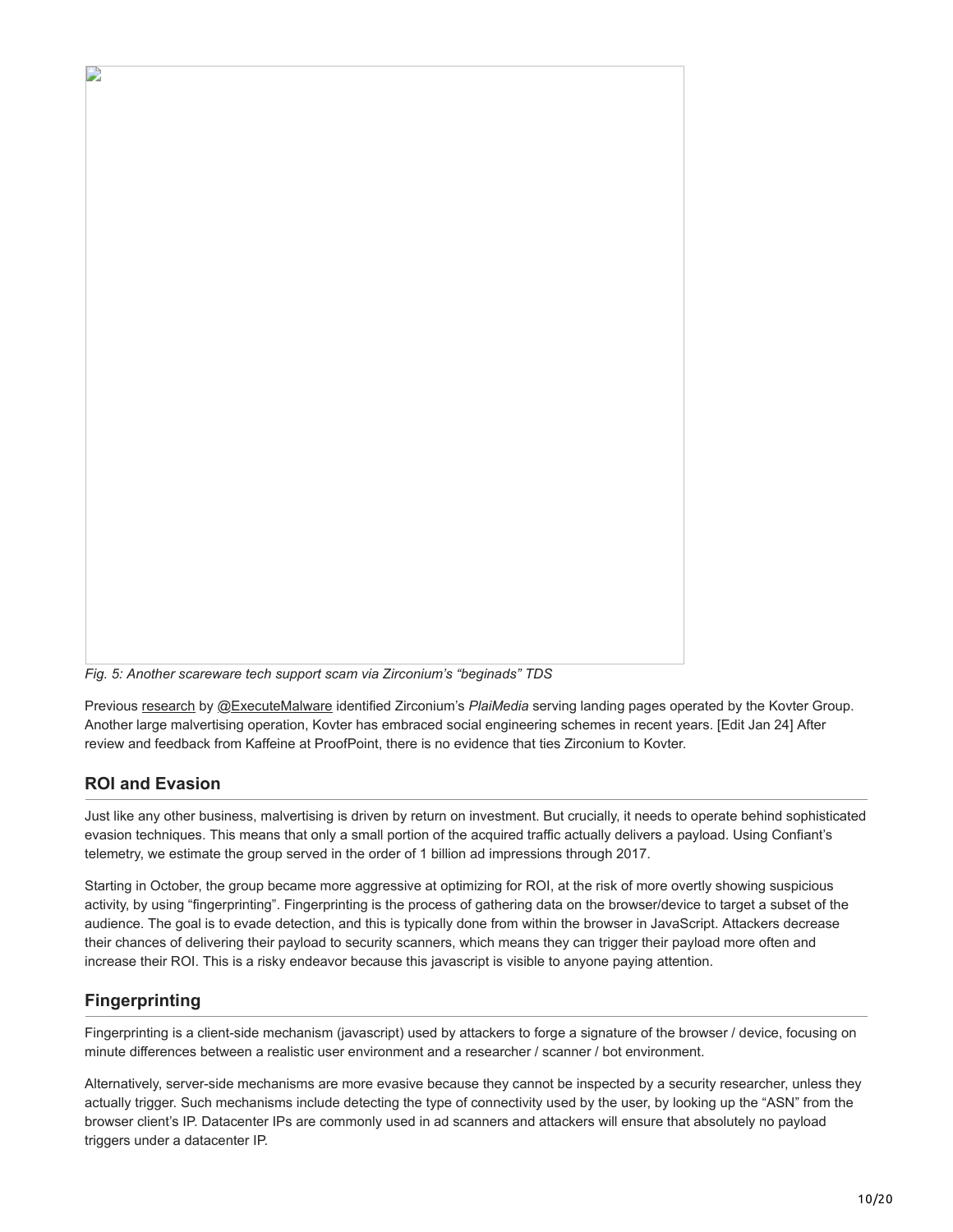Server-side is more wasteful than client-side, it involves serving large volumes of ads that do not trigger their payload.

Client-side brings more data to assess the user so allows for more aggressive payload triggers, but the mere fact of collecting this data exposes the attacker and so is more risky.

Confiant observed Zirconium switching to more javascript fingerprinting roughly from October. We believe this trend was accompanied by an increase in traffic.

| $\Box$ |  |
|--------|--|
|        |  |
|        |  |
|        |  |
|        |  |
|        |  |
|        |  |
|        |  |
|        |  |
|        |  |
|        |  |
|        |  |
|        |  |
|        |  |
|        |  |
|        |  |
|        |  |
|        |  |
|        |  |
|        |  |
|        |  |
|        |  |
|        |  |
|        |  |
|        |  |
|        |  |
|        |  |
|        |  |
|        |  |
|        |  |

*Fig. 6: Javascript fingerprinting used in Zirconium's AdTekMedia malvertising campaign*

This code snippet was found in one of the ads served by the "adtekmedia" agency. Note the odd "RegExp" override for matching the user agent to expected browsers. Zirconium campaigns have been observed to exclusively target desktop browsers, excluding mobile — not only targeting Windows, but also Mac, ChromeOS and even Linux.

Aside from very basic data points like the user agent, they also check:

- Hardware concurrency: How many cores in the CPU?
- Availability of webGL APIs
- Availability of Chrome-specific objects in JavaScript

Virtual machines typically don't expose the full set of CPU cores available at the hardware level. This is true both in cloud computing (where scanners run) and on researchers virtual environments.

WebGL is only available in "real" full-featured modern browser. Most importantly, WebGL leaks the GPU chipset powering the device's graphics rendering. Cloud machines typically lack a GPU.

Identifying Chrome-specific javascript objects allows the attacker to identify potential user agent spoofing. When a Chrome browser declares itself as an IE browser for example, the attacker can pick up that inconsistency.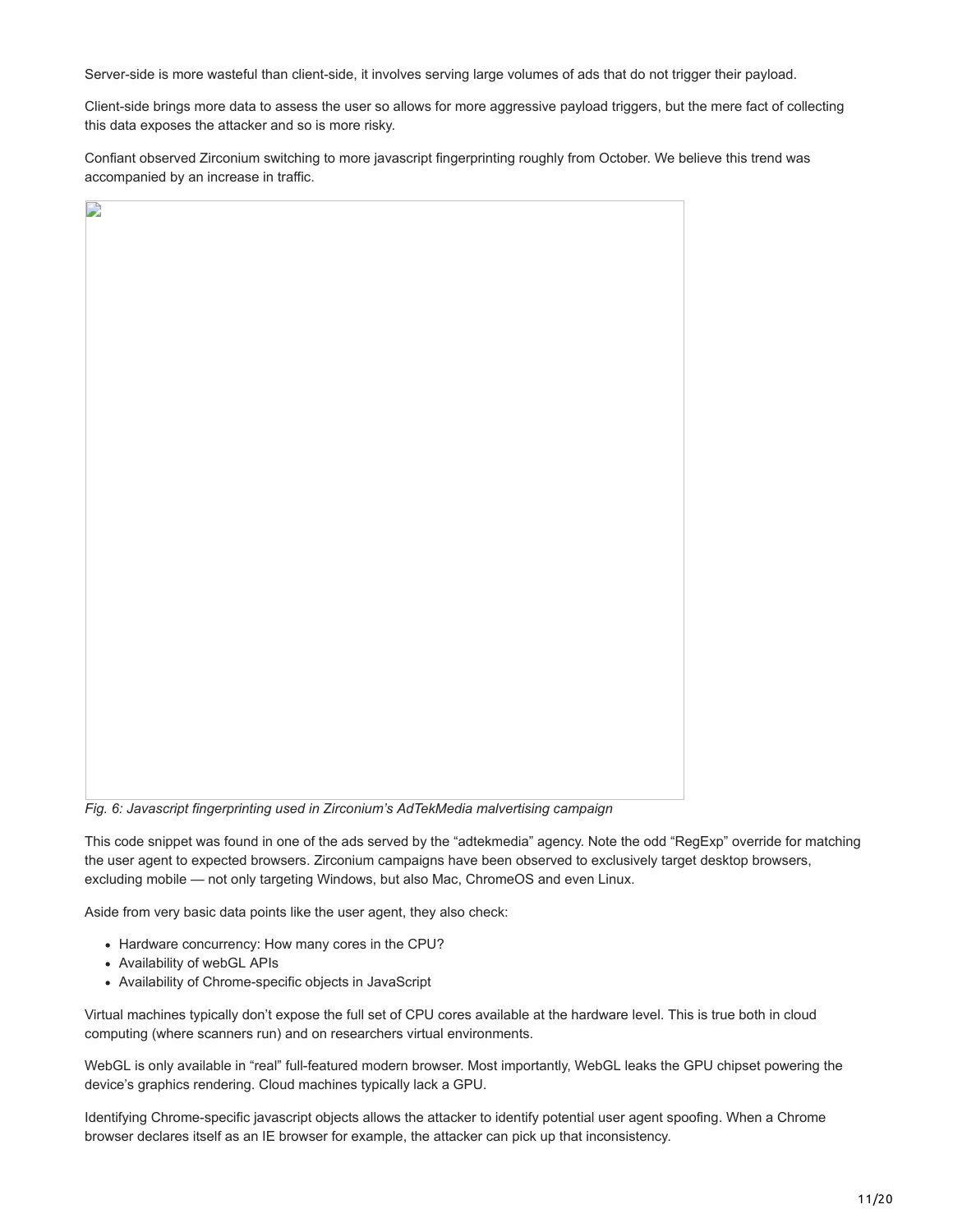By checking these elements, the attackers can weed out the traffic that corresponds more to patterns found in researchers rather than victims.

Beyond evasion, malvertising actors want to keep fake traffic away from their campaigns, to maximize conversion rates. Similar fingerprinting / anti-bot technique was very recently [documented](http://www.vkremez.com/2018/01/lets-learn-dissect-rig-exploit-kit-anti.html) in the RIG Exploit Kit.

## **Clumsy beginnings**

 $\mathbf{L}$ 

On March 15, 2017 IndiaOnClick made its entrance in online advertising exchanges.

The website was a poorly executed copy-cat of a large ad exchange.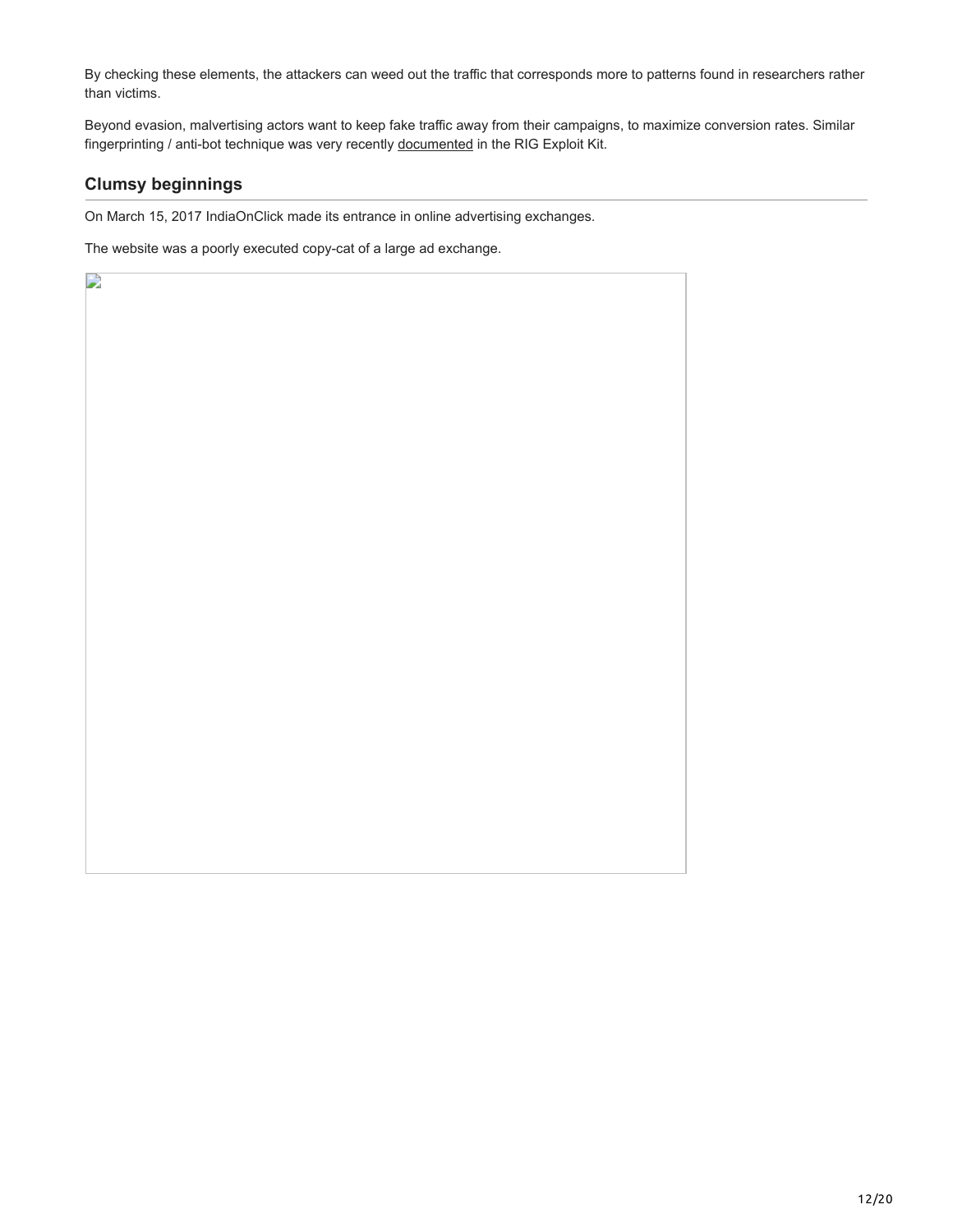*Fig. 7: On the left, IndiaOnClick fake ad agency; on the right, legitimate ad exchange*

IndiaOnClick was later revamped, with an original design and original content — just like the other 27 ad agencies that Zirconium operated.

#### **Reaching a massive scale**

D

Everything is the same but everything is different: Each of the companies has been staged with a deliberate effort to

Fake CEO personas with LinkedIn presence like Ferdinand Konrad (98 connections), and countless others.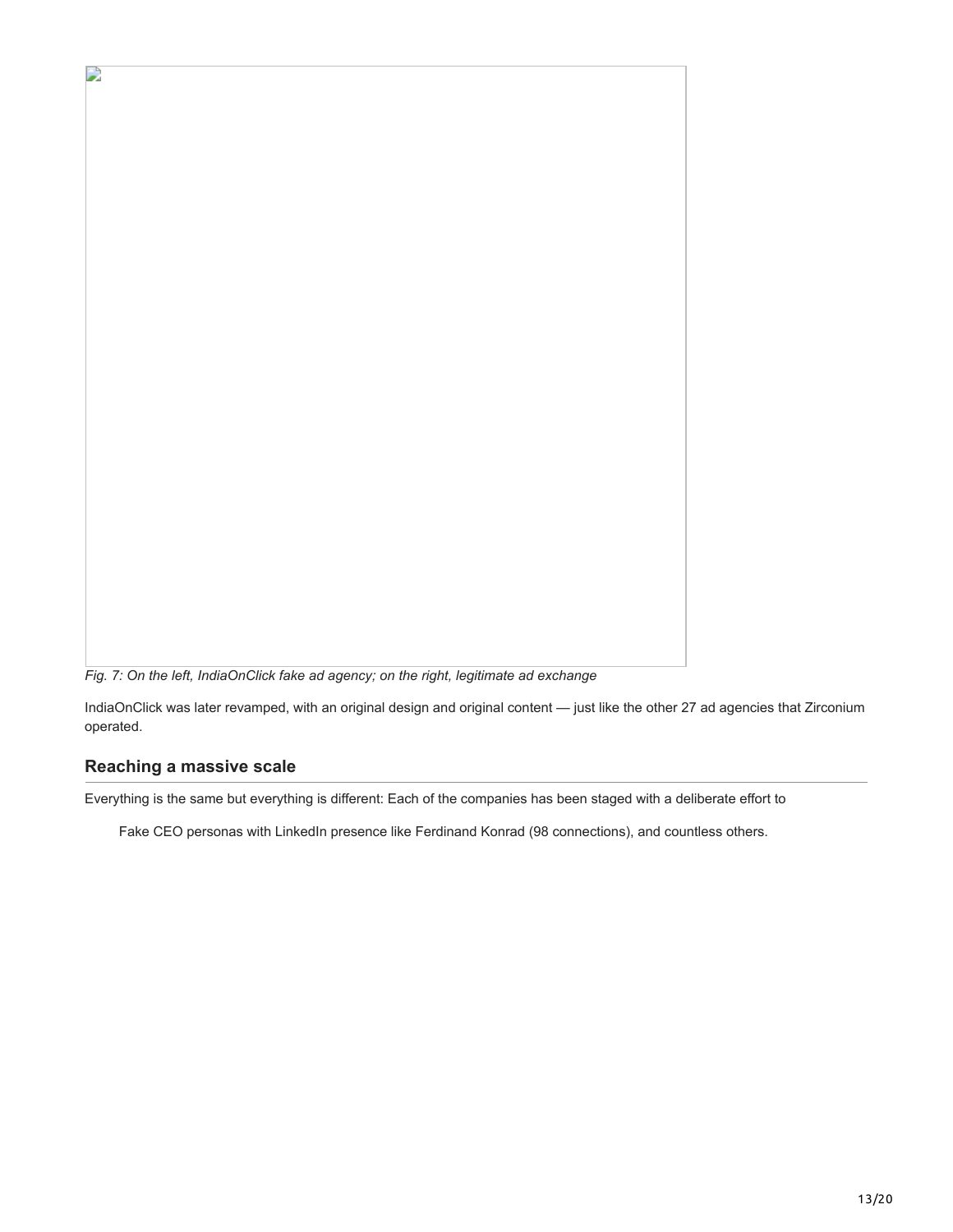

*Fig. 8: Ferdinand Konrad's LinkedIn profile, the founder and CEO at Grandonmedia, based in Stuttgart, Germany*

- Stock business photos (laptop and a coffee, suits in a meeting room, …)
- Regular social media posts with seemingly machine-generated content.
- Efforts to generate unique content, especially branded photos with marketing messages.

From a technical perspective, each fake company is operated by a completely independent infrastructure, from hosting to SSL servers to domain registration. Ad serving code is unique to each fake company.

#### **Social Media content generation**

Zirconium leverages a mysterious "marketing-o-tron" to generate automated content on social media via bots.

As of this writing, the bots are still active. Here's a sample of deep marketing mantras for January 10, 2018, as found on Twitter: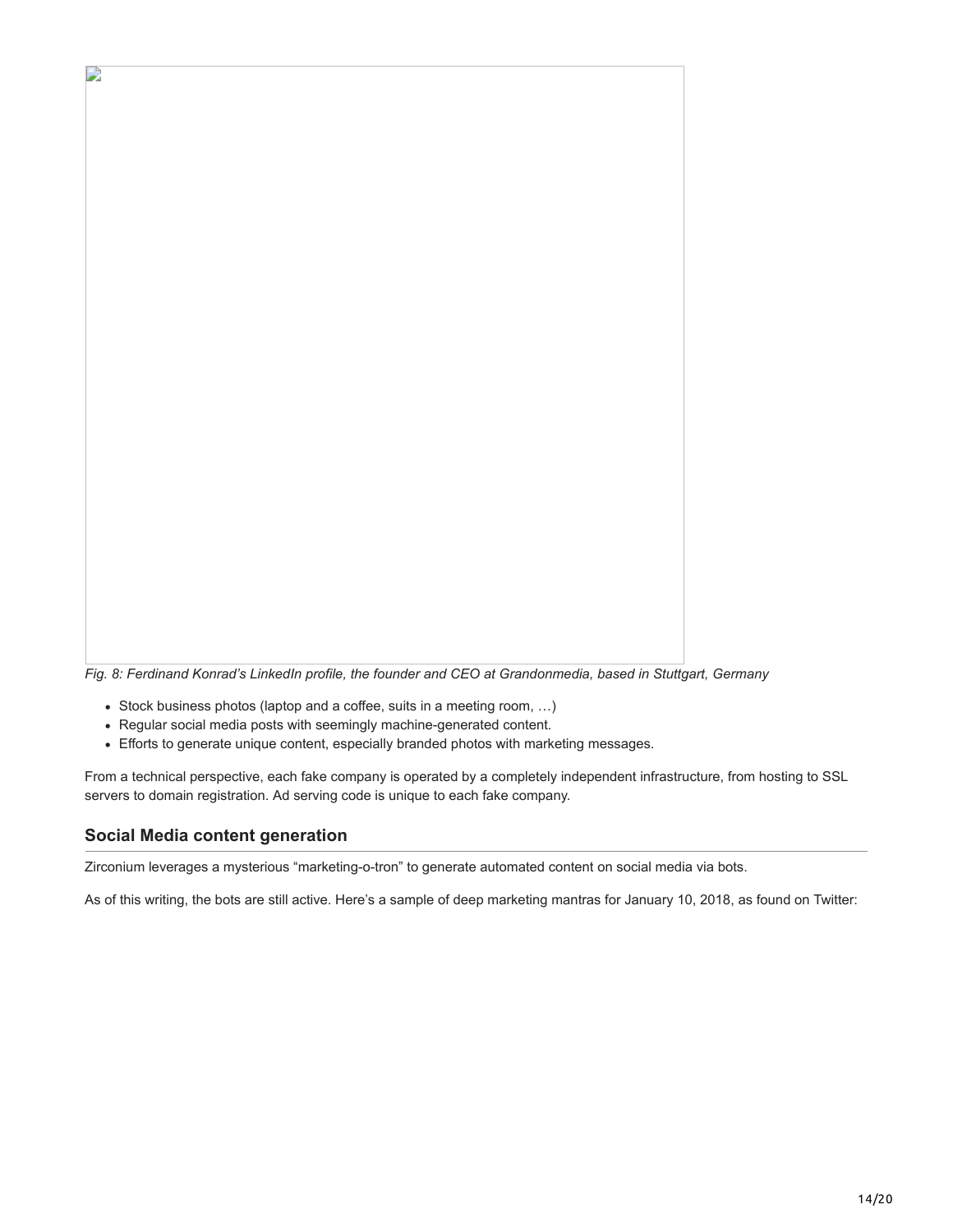*"There can't be any peak prices for your online campaigns"*

- ElixMedia

*"You must choose a valuable approach to all online campaigns"*

- DeshMedia

*"The best way to solve online ad problems is to use quality packs from k5market"-* K5Market

*"There must be an array of options to provide quality online services"* - HoffmanBroker

*"Without a doubt, it is very important to have a chance to take a credit at the beginning of the advertising"-* Face2Trade

*"This company doesn't make naked promises about the quality of provided services"-* MediaParade

*"We always allow our clients to use our online services for free"*

- GrandonMedia

Zirconium's concept is to build independant marketing brands from scratch, en-masse. The vast majority went live in March/April 2017 according to Twitter account creation dates. At the date of this writing, 8 remain unused, ready to be leveraged when the ones currently exploited dry out.

In each case, Confiant found that the attacker was acquiring/building a large amount of media at once to support their malvertising campaigns, which then trickled down over months.

Long tail ad agencies are numerous and widely embraced by the ad industry. Zirconium was extremely successful at replicating the "small business" ad agency style. The attackers successfully built direct business relationships with as many as 16 ad platforms.

Leveraging a swarm of fake ad agencies gives a strong justification for running custom ad servers, a critical part of the scheme because it allows for javascript execution on websites running ads.

#### **Dormant ad agencies**

Out of the 28 fake ad agencies, only 20 ever had any activity in advertising markets. We believe Zirconium was progressively rolling out their agencies to overcome occasional bans, as they progressively got caught. We observed a pace of 1 to 3 releases per month. Since the majority of agencies were created around February 2017, the dormant ones progressively built precious reputation (mostly history, and social media following) to pose as established companies and maximize their potential of striking deals with more ad platforms.

The group had also recently started to come up with new agencies, like Big Shark Media (November 2017).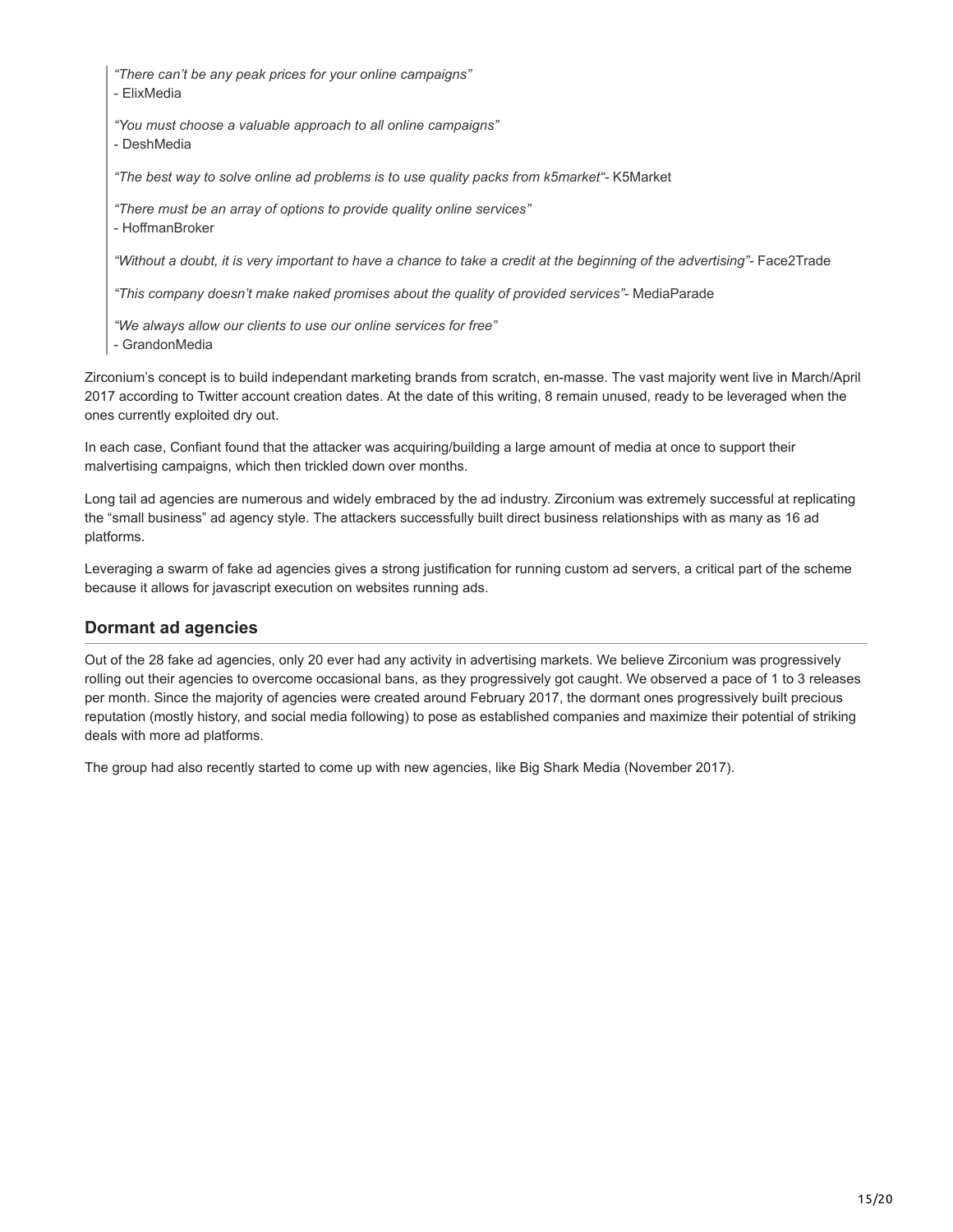*Fig. 9, Twitter, @BigsharkMedia, a dormant fake ad agency: "We'll give you full advertising support in all your campaigns"*

**A classic business model**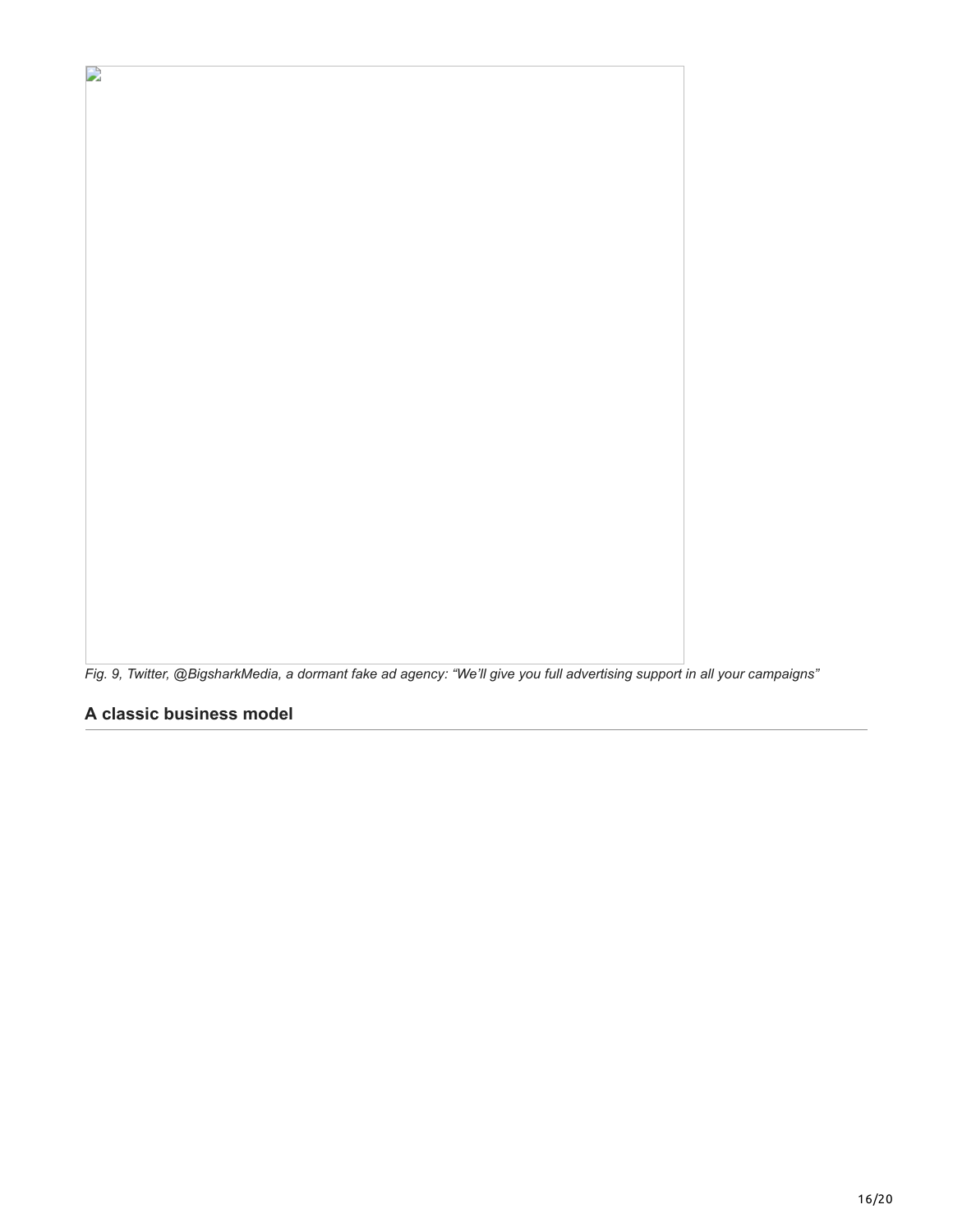

*Fig. 10: Zirconium business model*

## **A sophisticated legal structure**

Thanks to cooperation with partners in the ad industry, Confiant identified the legal entity fronting the Zirconium activity as Cape Diamond LP, a shell company incorporated in Scotland with partners in the Seychelles — Damitra Group LTD and Lamen Business LTD.

The Zirconium business model is capital intensive and it makes sense that they would need to shield themselves behind an opaque offshore corporate structure.

Through 2017, both offshore companies have been extensively involved in online fraud activities, some of which crypto-currency related, most notably btc-e.com — a crypto exchange [shut down](https://www.theverge.com/2017/7/29/16060344/btce-bitcoin-exchange-takedown-mt-gox-theft-law-enforcement) by the US authorities in June 2017.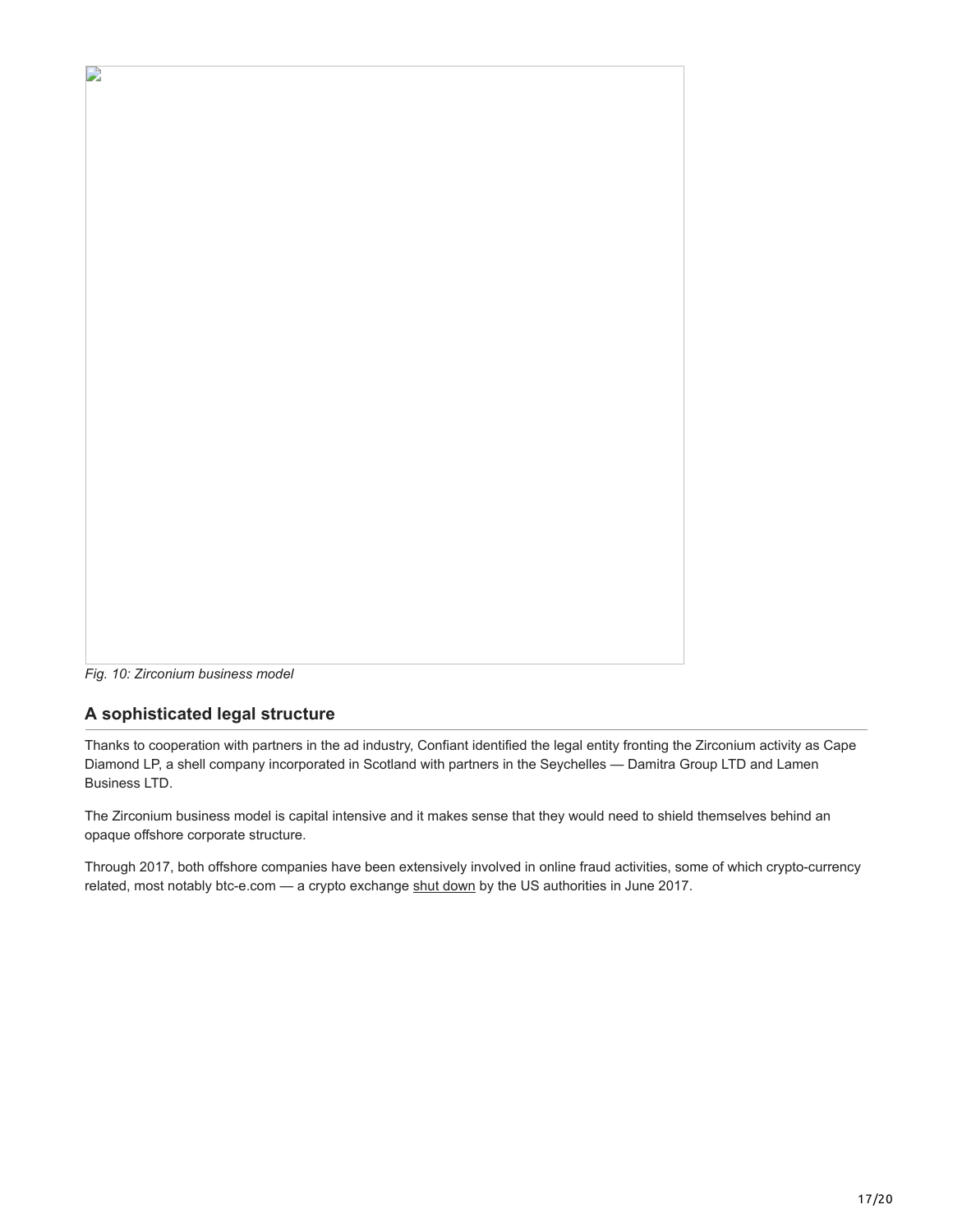

#### **Conclusion**

D

The Chrome team announced that forced redirects will be blocked in Chrome 64 scheduled for release on January 23. Google is fixing the hole that largely allows for this illegal business to thrive. They've already proven their adaptability and this will shift their efforts to some new threat vectors. Confiant will be here to greet them!

#### **Appendix**

**Zirconium by the numbers**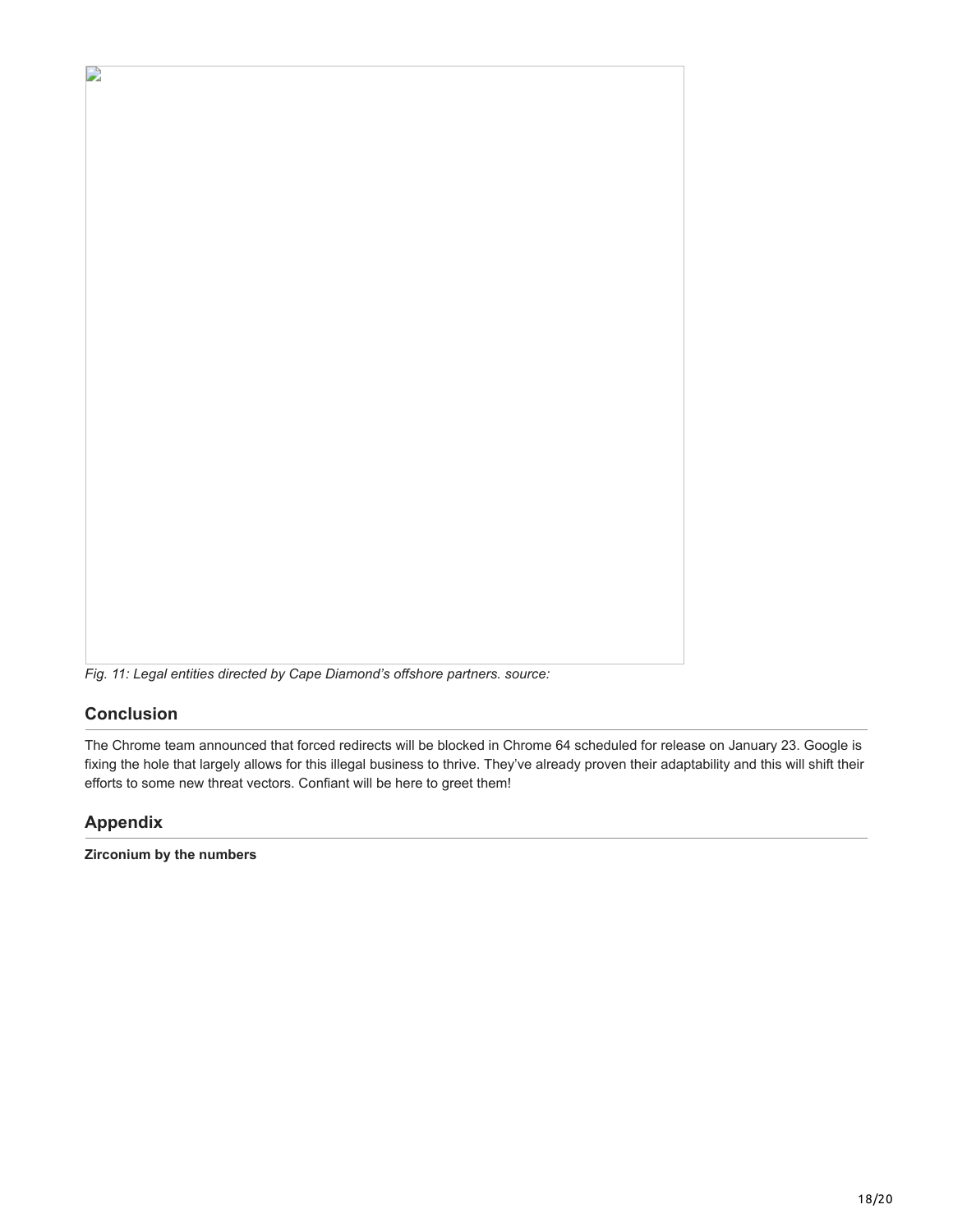**List of fake ad agencies**

 $\mathbf{r}$